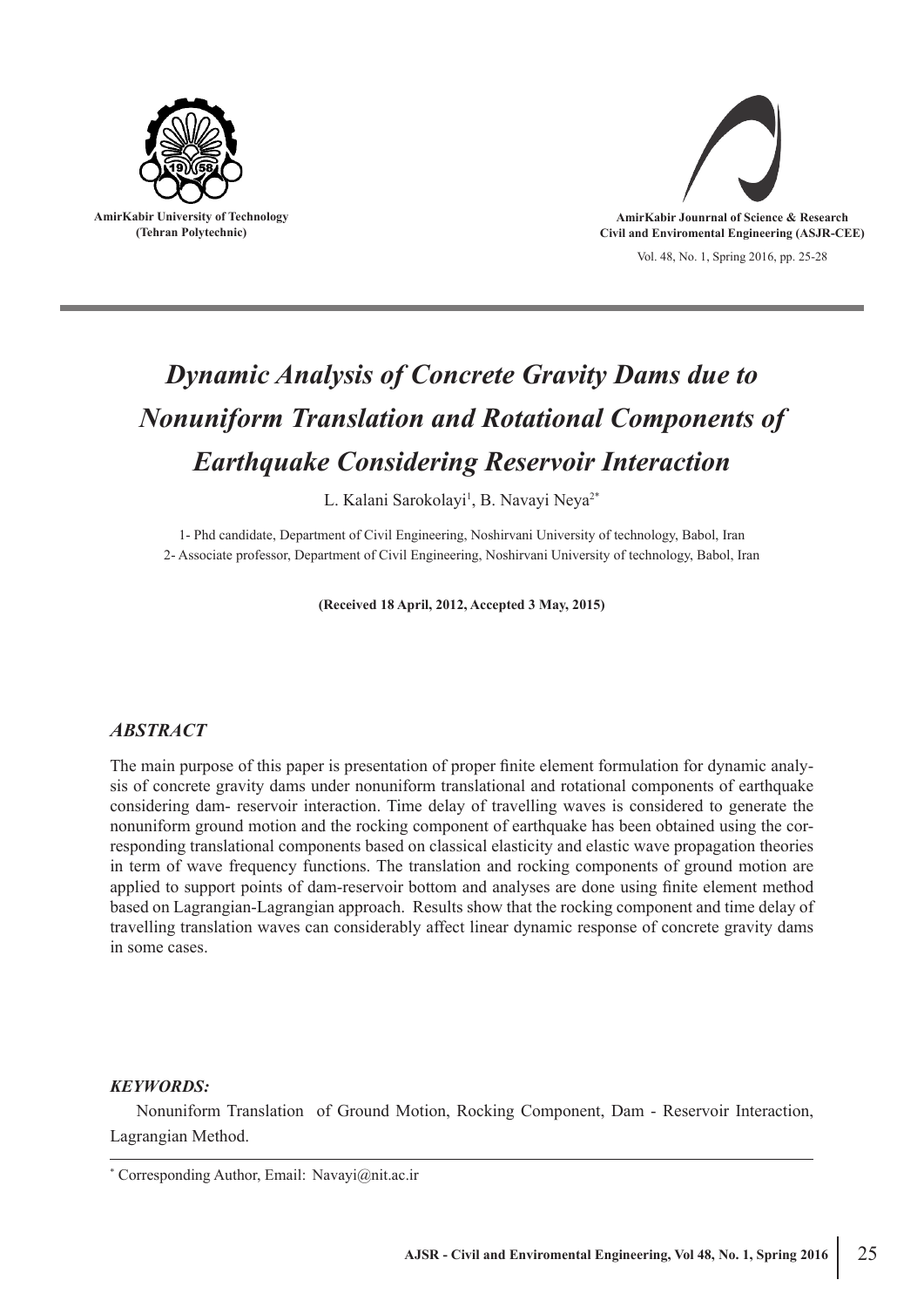## **1- BRIEF INTRUDUCTION**

Often in the seismic analysis of structures, the nonuniform ground excitation due to spatially varying ground acceleration is neglected. Also the kinematics of any point in a medium is ideally expressed in terms of three translational and three rotational components but only translational components are usually considered in calculations. The theory of nonuniform ground excitation is the first established by Chopra [1] on dynamic analysis of dams. Then other researchers study its effects using several methods on dynamic response of dams [2, 3]. Newmark [4] was perhaps the first to establish a relationship between the torsional and translational components of a ground motion based on constant velocity of wave propagation assumption. Lee and Liang [5] have used wave propagation and classical elasticity theories based on constant wave velocity to develop the algorithms for generating rotational motion from the corresponding available translational motions and Hong-Nan Li et al [6] proposed an improved approach based on frequency dependent wave velocity to generate the rotational components. The studies about the effect of rotational and translational components on structure response are very few. In this research the effects of nonuniform rotational and translational components of ground motion on dynamic response of concrete gravity dam are investigated.

## **2- METHODOLOGY**

The main purpose of this research is evaluation of dynamic response of concrete gravity dams considering nonuniform three correlated translational and rotational components of ground motion and damreservoir interaction using finite element method. For this purpose the rotational component of ground motion is obtained using translational components and relation of classical elasticity between rotation and wave propagation theories considering frequency dependent wave velocity. Then the nonuniform ground accelerations considering time delay of wave propagation are generated. Finally these rotational and translational nonuniform components are applied in finite element model and the dynamic response of system are calculated using Newmark method and Lagrangian-Lagrangian approach based on displacement unknown in both solid and fluid domains. In addition with change of earthquake acceleration and water elevation, the normalized response of dam is evaluated.

In this paper, the Pine Flat concrete gravity dam is used to study where its geometrical characteristics are shown in Fig. 1[7].



The three earthquakes where are used in calculations are Northridge 1994, Taft and San Fernando1971.

The material properties of dam are the elasticity modulus;  $E_d = 2.275*10^{10} \text{ N/m}^2$ , density;  $\rho_d$  = 2500 kg/m<sup>3</sup>, poison ratio;  $\nu$  = 0.2. The bulk modulus and density of water are also considered  $K_w = 2.07*10^{10} \text{ N/m}^2$  and  $\rho = 1000 \text{ kg/m}^3$ .

## **3- NUMERICAL RESULTS**

The horizontal and vertical displacement of dam crest for dam- reservoir systems subjected to uniform two translational components, 2C, nonuniform two translational components, N2C, and nonuniform three components, two translational added by their correlated rotational components, N3C, are obtained and the ratio of response due to N2C and 2C which is named as normalized response N1H, N2H and N1V, N2V are presented in Tables 1 and 2.

### **4- CONCLUTION**

Obtained results show that the effects of nonuniform translational and rotational components of ground motion on the dynamic response of concrete gravity dams can be low or high depend on their frequency amplitude and power spectrum. In addition with increasing of water elevation, the rotational effect will increase and the normalized response also will change.

### **5- MAIN REFERENCE**

- [1] Chopra, A. K.; "Earthquake Behavior of Reservoir-Dam Systems", Journal of the Engineering Mechanics Division, ASCE, Vol. 94, EM6, PP. 1475- 1500, 1968.
- [2] Mirzabozorg, H.; Varmazyari, M.; Ghaemian,